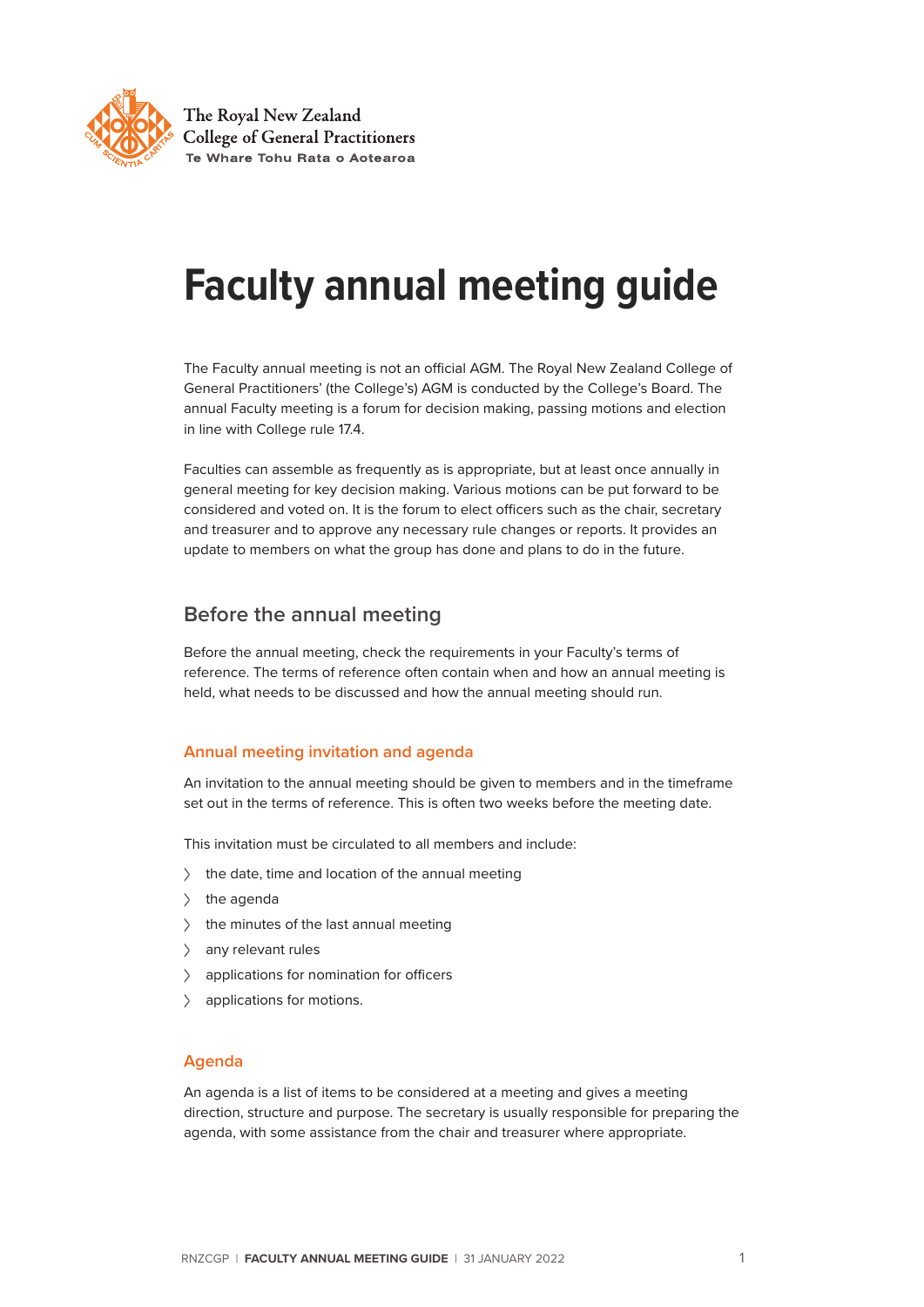An annual meeting agenda could look like this:

- <sup>&</sup>gt; Welcome
- <sup>&</sup>gt; Apologies
- <sup>&</sup>gt; Confirmation of minutes of the previous annual meeting
- > Matters arising from the minutes
- > Chair's update
- > Treasurer's report
- > Election of officers
- <sup>&</sup>gt; General business
- > Date of next meeting
- <sup>&</sup>gt; Guest speaker (if applicable)
- > Close and refreshments.

#### **Quorum**

The terms governing a Faculty often require a minimum number of people to be present before the meeting can be held. The number will be determined by the Faculty and will differ from Faculty to Faculty.

#### **Encouraging attendance**

Some ways to encourage attendance include:

- <sup>&</sup>gt; providing refreshments
- > inviting a guest speaker
- <sup>&</sup>gt; building the agenda around members' concerns or issues
- > holding the meeting in pleasant surroundings and at a convenient time.

#### **Changing executive committee members**

Your terms of reference may prescribe how the executive committee will be nominated for election. Usually this happens before the annual meeting. If nomination and election can occur on the same day, it is a good idea to approach anyone you think would be suitable for an executive position before you hold your annual meeting. Nominated people should be given time to consider if they have the desire, skill, and time to commit to the position. Your Faculty's terms of reference may outline eligibility criteria and the term of office.

# **During the annual meeting**

The chair usually conducts the meeting and should be familiar with the Faculty's terms, the motions and meeting procedure.

There are established procedures for conducting meetings; these may be recorded in the terms of reference or established informally through usual customs. Commonly these cover motions and voting rights and procedures.

The order of business will follow the agenda.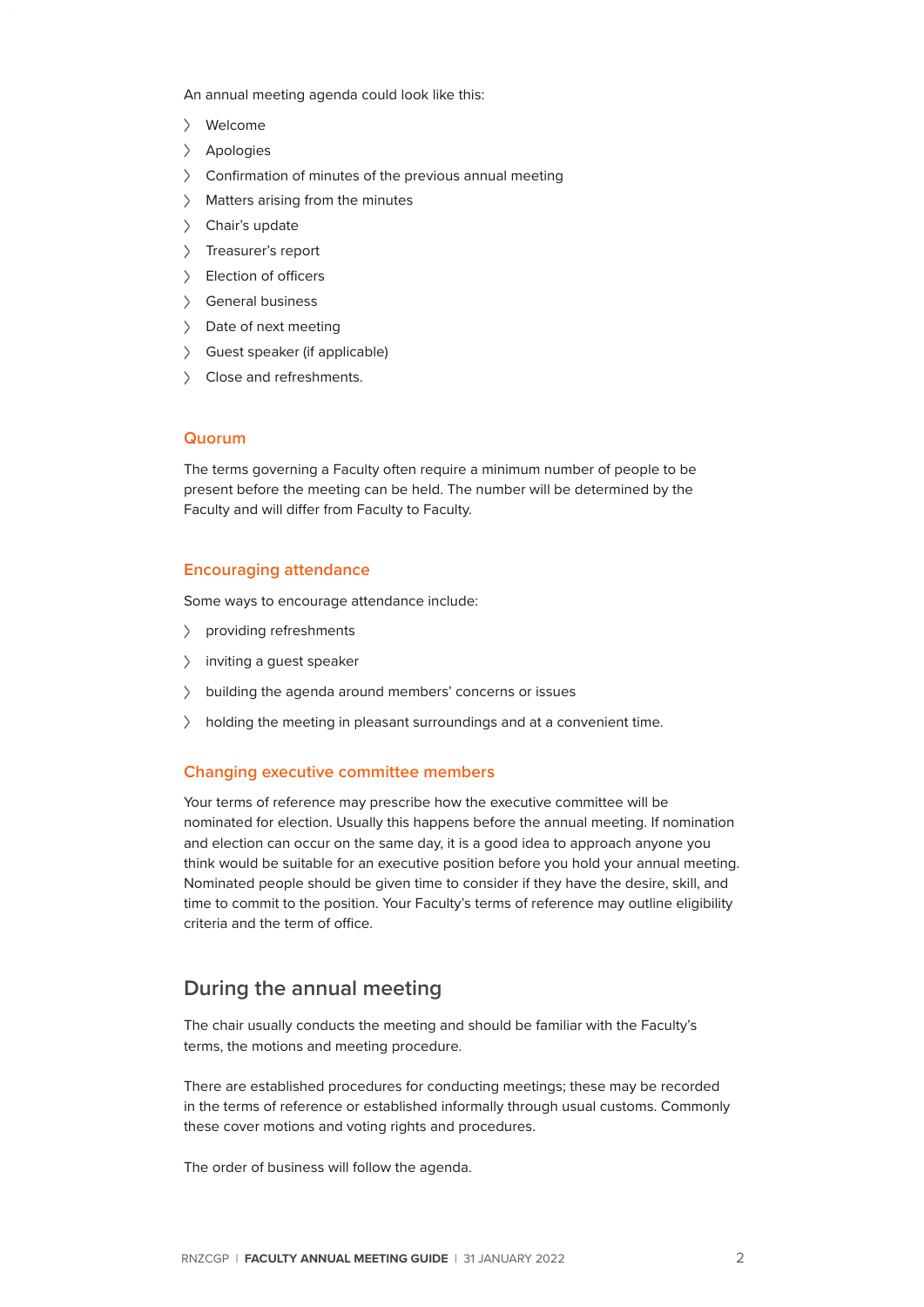#### **Opening/welcome**

The chair will declare the meeting open and welcome members, introduce themselves, any guests or new members and cover any housekeeping matters.

#### **Motions and resolutions**

#### *What is a motion?*

A motion is a formal recommendation put forward at a meeting by a member for consideration and debate. Before a discussion can occur at an annual meeting, there needs to be a motion ("I move that…") and it must be seconded. The motion is then discussed and put to a vote. After the discussion, or if there is no discussion, the members vote on whether they agree or disagree with the motion. Only one motion can be considered at a time.

Remember to record any motions and the names of those who moved or seconded a motion for the annual meeting's minutes.

#### EXAMPLE:

The chair asks, "Do I have a motion to receive the apologies?"

A member replies, "I move that the apologies be received" or "I will move in that direction."

The chair then asks, "Is there a seconder?" and someone says, "I second that."

The chair asks, "Is there any discussion?"

After members who want to speak have spoken, the chair offers the mover of the motion the final right of reply.

The chair says, "All those in favour of the motion that the apologies be received please say aye/raise your hand" followed by "All those against..." and "Any abstentions."

The chair then declares, "The motion is approved" or "The motion is lost", as the case may be.

Record whether the motion was passed or lost and the number of ayes, noes and abstentions.

#### *Types of motions*

Substantive motions deal with the business of the Faculty itself. If a substantive motion is passed, it becomes a resolution.

- > "I move that the secretary writes to..."
- > "I move that we hold XYZ event."